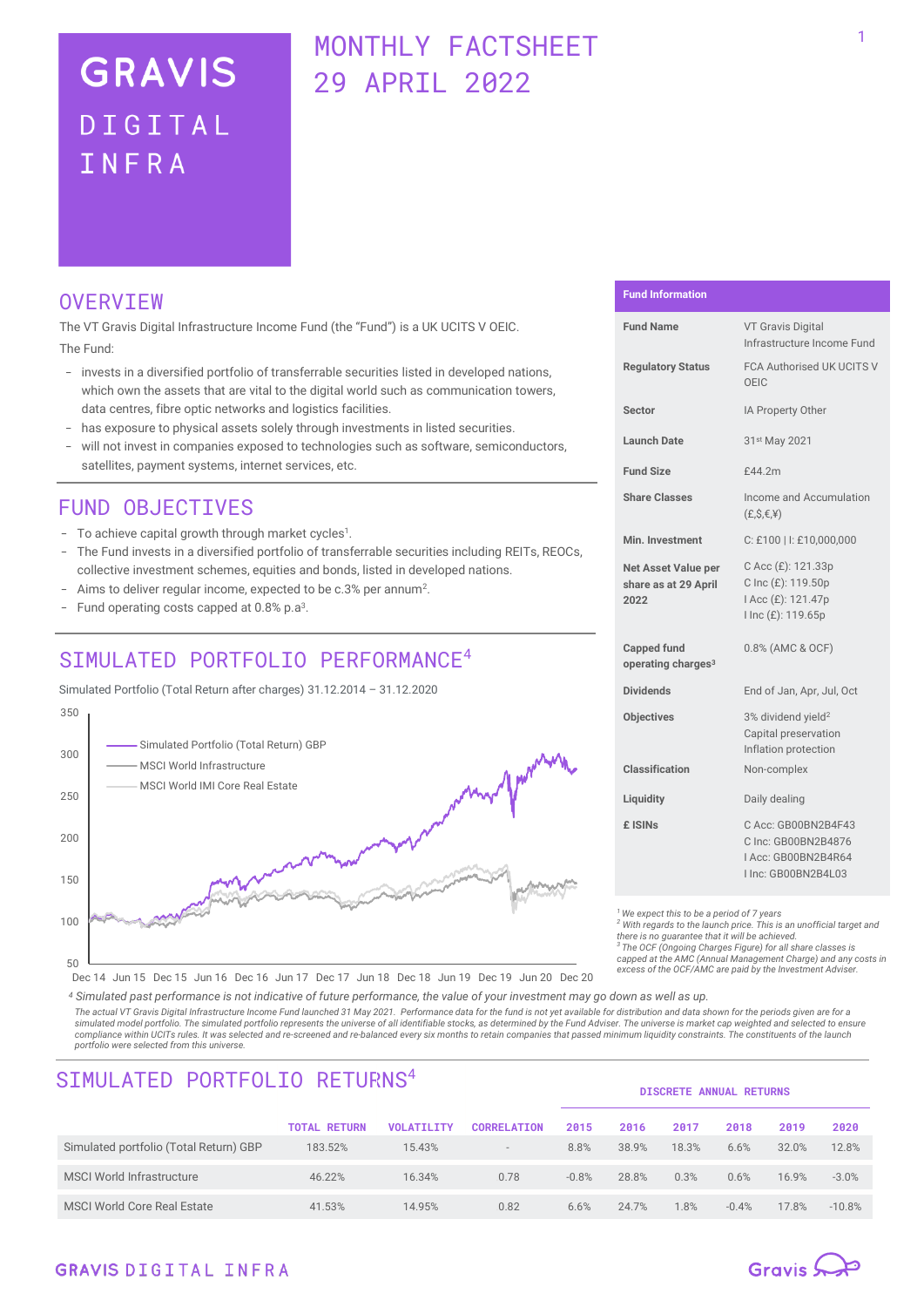# MONTHLY FACTSHEET 29 APRIL 2022

# **FUND ADVTSFR'S REPORT**

#### **"Against a backdrop of elevated equity market volatility, it is interesting to contrast the market gyrations with the solid results reported by several portfolio holdings."**

Over the course of April 2022, the NAV of the Fund increased from 118.5730p to 121.3272p (C Acc GBP). Since the launch of the Fund in May 2021, the world infrastructure index<sup>1</sup> has increased by 13.08%, and the global real estate index<sup>2</sup> by 13.84%.

The strategy of the Fund is to invest in a globally diversified portfolio of best-in-class real estate and infrastructure companies that are likely to benefit from the digitalisation of economies, a trend that will see digital technologies change the way in which we work, live and play.

These 'next generation' infrastructure companies operate within four specialist subsectors: data centres (17.5% portfolio weight), logistics warehouses (49.0% portfolio weight), mobile communication towers (23.9% portfolio weight), and networks (7.3% portfolio weight). The underlying assets are physical in nature, generate contractual income and have long life expectancies.

Against a backdrop of elevated equity market volatility, it is interesting to contrast the market gyrations with the solid corporate results reported by investment positions across the Fund's three largest sub-sectors.

Within the logistics sub-sector Prologis (8.05% portfolio weight), the US listed global leader in modern purpose-built logistics real estate, reported its first quarter results, beating analyst expectations and raising profit guidance.

Management confidence was boosted by the assessment that demand for modern, purposebuilt logistics space continues to exceed availability of space. The company estimates that current market rents are 47% above the company's in-place rents, up from 36% at the end of 2021. This led management to increase its profit guidance for 2022 by 10%. This is unlikely to be a single year phenomenon, this strong growth is likely to stretch well beyond the end of the year with management noting that the positive releasing spread provides "substantial embedded earnings growth for years to come even without any further increase in market rents."

Added to this impressive organic growth potential is the staggering \$1.0bn of new development that Prologis began in the first quarter alone. The next generation of digital infrastructure assets are increasingly being developed by listed companies – the best of which the Fund has invested in. Prologis expects the yield on its developments, even after absorbing current construction cost inflation, to be 5.6%. Once fully leased up, the investment market yield for these new assets is expected to be nearer 3.9% thereby creating additional value for shareholders.

Within the Communication Towers sub-sector American Tower (7.02% portfolio weight), the world's largest owner of wireless communications sites, reported another good set of results and provided a positive outlook for the remainder of the year and beyond. Organic growth in tenant billings accelerated in each of its business segments. The company highlighted how it is benefiting from mobile network operators across the US and Europe ramping up their spend on new 5G infrastructure, whilst in earlier stage markets 4G coverage and densification initiatives continue to grow.

Management reiterated how the company's global footprint of approximately 221,000 communication sites is well-positioned to capture the benefits emerging from the digitalisation mega trend. They raised the full year 2022 outlook for adjusted funds from operations (cash flow), guiding towards 7.6% annual growth. Another clear example that investing in the right digital infrastructure companies can provide investors with growth income as opposed to fixed income.

Within the data centres sub-sector Equinix (4.02% portfolio weight), the world's leading colocation data centre specialist, reported its best ever net bookings performance for a quarter, together with posting its 77th consecutive quarter of revenue growth. Management commented that "underlying demand for digital infrastructure continues to rise as enterprises in diverse sectors across the globe prioritize digital transformation."

In response to this growth, Equinix continued to expand its global platform to more than 240 data centres (60%<sup>3</sup> owned on a freehold basis) across 69 cities in 30 countries. This global reach creates scale benefits with 89% of revenues generated from customers deployed in more than one city – a great example of the benefits created by investing in the global leaders of the digital infrastructure world.

Looking ahead, the Investment Adviser believes that the portfolio is very well positioned to capture the continuing growth of best-in-class digital infrastructure companies and the appetite amongst investors for high quality assets, generating reliable income, managed by dedicated and focused experts.

### Matthew Norris, CFA

Investment Adviser Gravis Advisory Ltd matthew.norris@graviscapital.com

<sup>1</sup> *MSCI World Infrastructure Total Return GBP Index* <sup>2</sup>*MSCI World IMI Core Real Estate Total Return GBP Index*

*<sup>3</sup> On a recurring revenue basis*

Gravis Advisory Limited is owned and managed by Gravis Capital Management Ltd ("Gravis").

Gravis Capital Management (GCM) was established in May 2008 as a specialist investor in property and infrastructure and now manages c.£3bn of assets in these sectors in the UK. GCM entered into a strategic partnership with ORIX Corporation in January 2021.

Gravis Advisory Limited is also the Investment Adviser to the c.£883m VT Gravis UK Infrastructure Income Fund, the c.£420m VT Gravis Clean Energy Income Fund and the c.£89m VT Gravis UK Listed Property Fund.

#### **Fund Advisers**

**Matthew Norris, CFA** is lead adviser to the VT Gravis Digital Infrastructure Income Fund and the VT Gravis UK Listed Property (PAIF) Fund.

Matthew has over two decades investment management experience and has a specialist focus on real estate securities.

He was previously at Grosvenor with responsibility for investing in global real estate securities including the highly successful global logistics strategy. He joined Grosvenor from Fulcrum Asset Management and Buttonwood Capital Partners where he ran international equity strategies which incorporated exposure to real estate equities.

**George Nikolaou, CFA** is responsible for investment analysis and research, covering listed infrastructure and real estate. He joined Gravis in 2021 having spent 7 years working as a portfolio manager and analyst within the investment management sector.

George has obtained a MSc Finance and Investment from the University of Durham and a BSc Economics from the University of Athens.

#### **Sales Contacts**

Cameron Gardner 07835 142763 cameron.gardner@graviscapital.com

Ollie Matthews 07787 415151 [ollie.matthews@graviscapital.com](mailto:ollie.matthews@graviscapital.com)

Robin Shepherd 07971 836433 [robin.shepherd@graviscapital.com](mailto:robin.shepherd@graviscapital.com)

Nick Winder [07548 614184](tel:07548%20614184) nick.winder@graviscapital.com

William MacLeod 07836 695442 [william.macleod@graviscapital.com](mailto:william.macleod@graviscapital.com)

#### **Dealing**

Valu‑Trac 01343 880344 Digitalinfrastructure@valu-trac.com